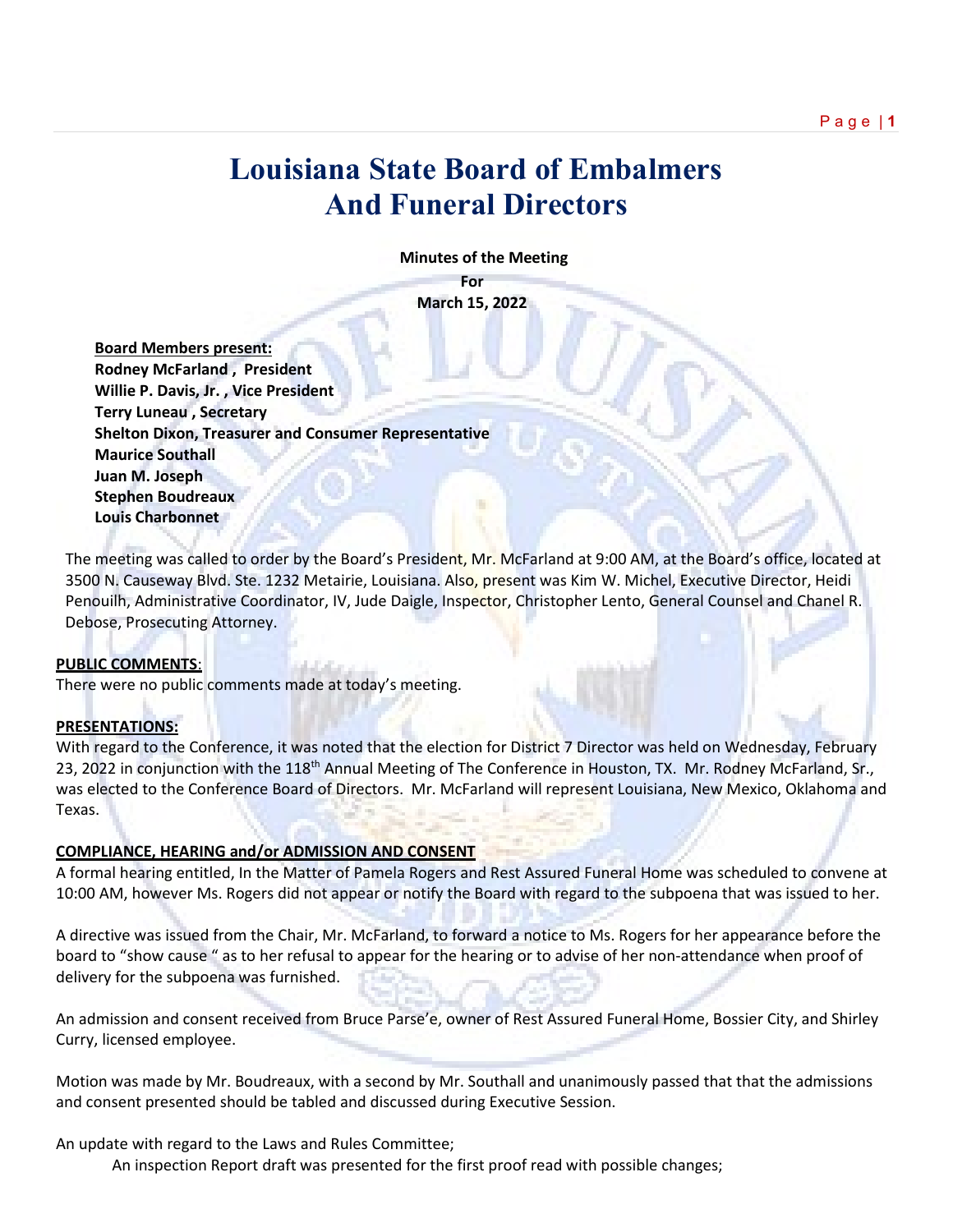Hydro Cremation will require additional research; Mortuary Transport will require additional research; Board member signature for banking purposes;

Motion was made by Mr. Luneau, with a second by Mr. Southall and unanimously passed that Mr. Davis' signature be added to the banking accounts of all investments, checking and money market accounts.

Motion was made by Mr. Davis, with a second by Mr. Southall and unanimously passed to accept the update and report from the Laws and Rules Committee.

The minutes of February 2022 meeting was presented to the board for review and approval.

Motion was made by Mr. Southall, with a second by Mr. Davis and unanimously passed that the minutes be approved as presented.

Ms. Michel presented the Executive Director's report of the quarterly record for examination results of the SBE and the LRR from The Conference.

The Inspector's report was presented by Mr. Daigle and noted that there are 100,500 miles on the 2017 Ford Fusion, and that 96 inspections have been completed so far of 2022 with 41 inspections completed since the last meeting.

Motion was made by Mr. Davis, with a second by Mr. Southall and unanimously passed that the Executive Director's report and the Inspector's report be accepted as presented.

The financial report and budget for FY 21/22 and proposed FY 22/23 was presented for review and consideration.

Motion was made by Mr. Boudreaux, with a second by Mr. Luneau and unanimously passed that the financial report be accepted as presented.

The Complaint Review Committee's report was presented to the Board by Ms. Debose, Prosecuting Attorney.

Ms. Debose reiterated that the complaints are presented anonymously in numerical format to the Board with the Complaint Review Committee's decision based upon the information presented at the time of review. The numbered complaints presented in an open meeting remains anonymous while a complaint is pending further investigation and/or until such time as the complaint file has been closed.

Seven complaints were presented; four complaints were recommended for an informal hearing, two were recommended for a formal hearing and one complaint was recommended for the issuance of a notice to appear before the board to "show cause" as to why there has been no response from the licensee, all as per the recommendations of the Complaint Review Committee

Motion was made by Mr. Southall, with a second by Mr. Luneau and unanimously passed that the complaint report be accepted as presented per the recommendations of the Complaint Review Committee.

A discussion ensued with regard to the open employment for the position of inspector.

Motion was made by Mr. Charbonnet that the board move to hire two inspectors, with a second by Mr. Dixon, and passed by a majority vote of six, with one board member against the motion and one board member absent. Votes for the motion were Mr. Dixon, Mr. Charbonnet, Mr. Luneau, Mr. Joseph, Mr. Mr. Davis, and Mr. Southall; Mr.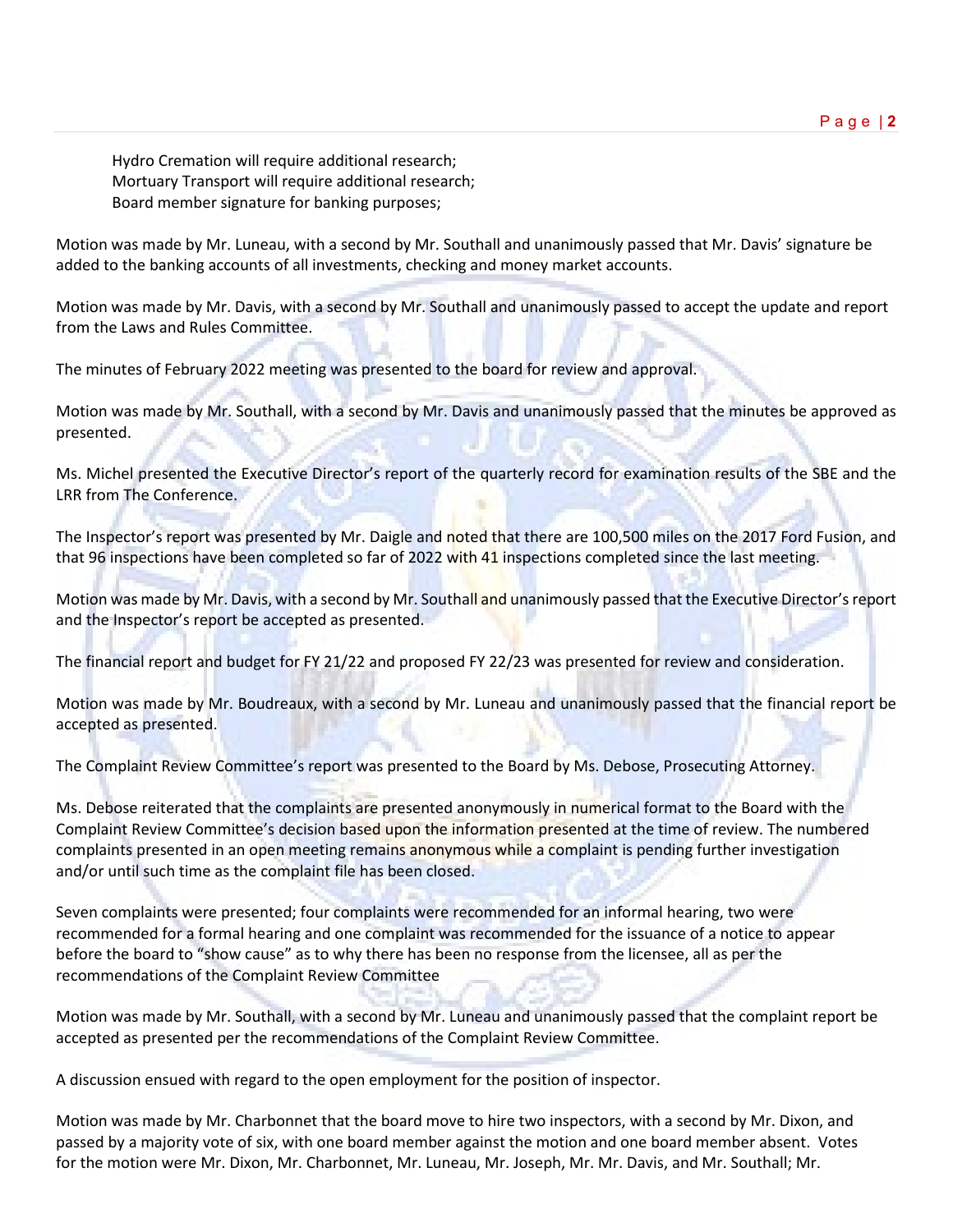Boudreaux voted against the motion.

Motion was made by Mr. Charbonnet, with a second by Mr. Southall and unanimously passed for the Executive Director to place an employment notification and requirements on the board's website as well distributing a mass email notification and begin accepting resumes. The deadline for resume' submission will be 4:00 PM on May 6, 2022. Interviews will be conducted on Tuesday, June 7, 2022.

Motion was made by Mr. Davis, with a second by Mr. Southall and unanimously passed that the board move into Executive Session at 12:30 PM.

Motion was made by Mr. Boudreaux, with a second by Mr. Luneau and unanimously passed that the board move out of Executive Session at 1:30 PM for discussion of the following;

With regard to the admission and consent from Bruce Parse'e and Rest Assured Funeral Home, Bossier City and Shirley Curry, licensed employee;

Motion was made by Mr. Boudreaux, with a second by Mr. Joseph and unanimously passed to accept both admissions and consent.

As to Bruce Parse'e and Rest Assured Funeral Home, Bossier City and Shirley Curry;

Motion was made by Mr. Luneau with a second by Mr. Charbonnet, and with a unanimous vote by count (roll call), that Bruce Parse'e and Rest Assured Funeral Home, Bossier City and Shirley Curry's sanctions are as outlined below by the;

### FINDINGS OF FACT and DECISIONS of the BOARD

This matter came before the Louisiana State Board of Embalmers and Funeral Directors on March 15, 2022 for a ruling on the Admissions and Consents submitted by two of the parties in the instant case.

Present:

CHANEL R. DEBOSE, Prosecuting Attorney, for and on behalf of the Louisiana State Board of Embalmers and Funeral Directors.

CHRIS LENTO, General Counsel, for and on behalf of the Louisiana State Board of Embalmers and Funeral Directors via Zoom.

JOHN W. BECKNELL, III, Hearing Officer, for and on behalf of the Louisiana State Board of Embalmers and Funeral Directors.

KIM MICHEL, Executive Director, for and on behalf of the Louisiana State Board of Embalmers and Funeral Directors.BRUCE PARSE'E, appearing pro se in proper person on behalf of himself via Zoom.

After considering the law, the evidence, the entire record of these proceedings, and the Admissions and Consents submitted by two of the parties to this proceeding for a ruling on the Admissions and Consents, BRUCE PARSE'E, owner of the entity operating as REST ASSURED MEMORIAL FUNERAL HOME, SHIRLEY CURRY, funeral director employed by the entity operating as REST ASSURED MEMORIAL FUNERAL HOME, and the entity operating as REST ASSURED MEMORIAL FUNERAL HOME, all who waived their appearances to appear before the Board to be a part of the proceedings held on March 15, 2022, the Louisiana State Board of Embalmers and Funeral Directors rules as follows: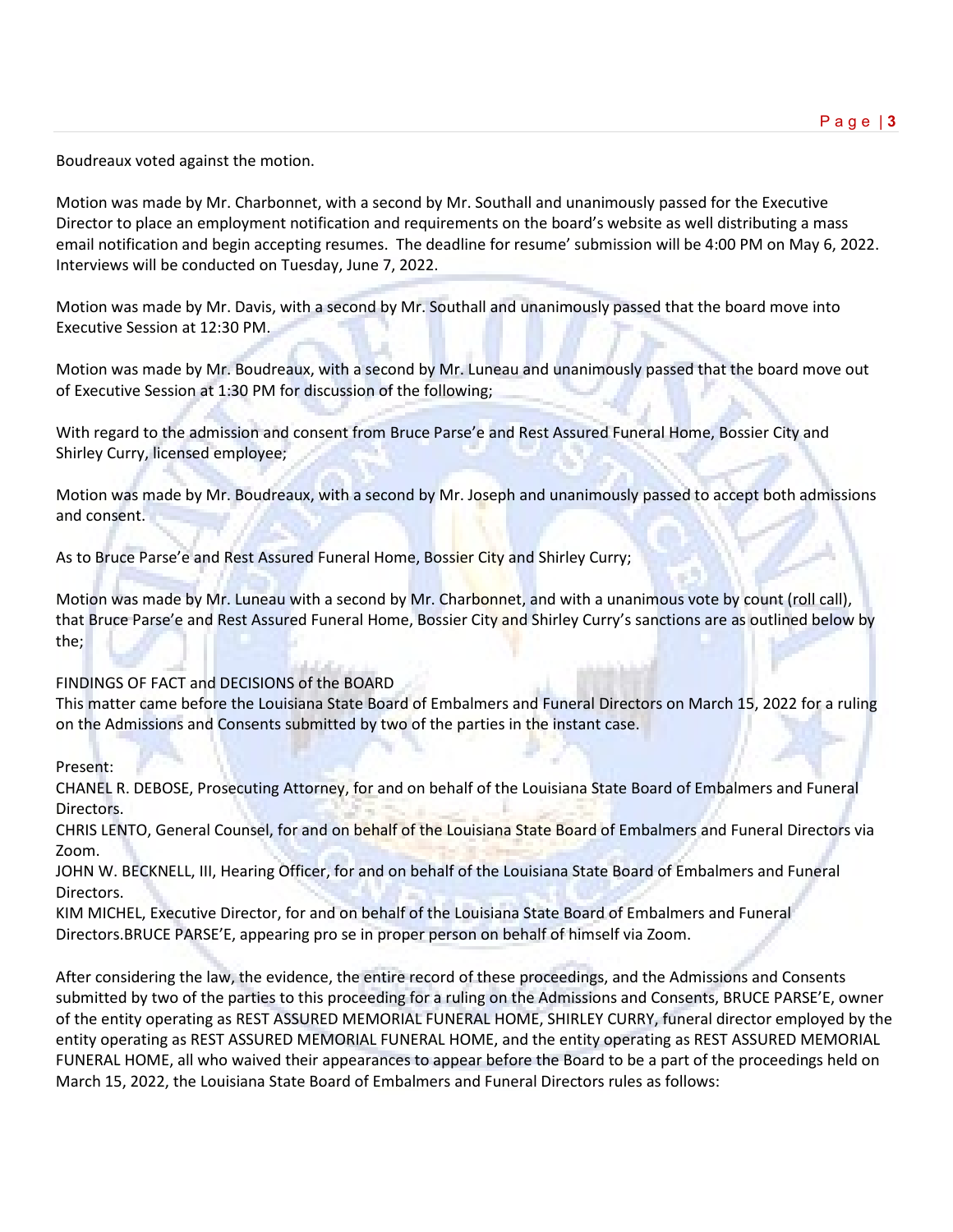### FINDINGS OF FACT

That SHIRLEY CURRY is a licensed funeral director (#U1571) and former employee of the establishment operating as Rest Assured Memorial Funeral Home (#2960), Bossier City, Louisiana, and, therefore, subject to the jurisdiction of this Board: that evidence contained within the record of these proceedings, and the Admissions and Consents signed by the parties, reflect that Shirley Curry is guilty of violating the provisions of: LA R.S. 37:848 (A) (Unlawful Practice) (Practicing without a License); LA R.S. 37:846 (A) (4) (Malpractice) (Failing to timely pick up the body of the Deceased from the Morgue); LA R.S. 37:846 (A) (5) (Unprofessional, Unethical, or Dishonest Conduct) (Misinforming the family about the Laws of Embalming); LA R.S. 37:846 (A) (5) (Unprofessional, Unethical, or Dishonest Conduct) (Misinforming the family and leading the family to believe that the coroner's office was to blame for the Untimely Release of the body of the Deceased); LA R.S. 37:846 (A) (4) (Malpractice) (Having to Rearrange the Order, Location, and Type of Funeral Services Rendered due to the Firm's Failure to timely pick up the body of the Deceased from the Morgue);

That BRUCE PARSE'E is the owner of the establishment operating as REST ASSURED MEMORIAL FUNERAL HOME (#2960), and, therefore, subject to the jurisdiction of this Board: that evidence contained within the record of these proceedings, and the Admissions and Consents signed by the parties, reflect that Bruce Parsee as owner of the entity operating as Rest Assured Memorial Funeral Home and Rest Assured Memorial Funeral Home are guilty of violating the provisions of: LA R.S. 37:848 (A) (Unlawful Practice) (Practicing without a License); LA R.S. 37:846 (A) (4) (Malpractice) (Failing to timely pick up the body of the Deceased from the Morgue); LA R.S. 37:846 (A) (5) (Unprofessional, Unethical, or Dishonest Conduct) (Misinforming the family about the Laws of Embalming); LA R.S. 37:846 (A) (5) (Unprofessional, Unethical, or Dishonest Conduct) (Misinforming the family and leading the family to believe that the coroner's office was to blame for the Untimely Release of the body of the Deceased); LA R.S. 37:846 (A) (4) (Malpractice) (Having to Rearrange the Order, Location, and Type of Funeral Services Rendered due to the Firm's Failure to timely pick up the body of the Deceased from the Morgue); and LA. R.S. 37:846 (A) (14) as it relates to Chapter 11, Section 1105 of the Rules of Funeral Establishments (Failing to have a Licensed Funeral Director Designated as the Manager of the Facility in Charge of the Day to Day Operations of the Firm).

# CONCLUSIONS

As to Shirley Curry, the Board members found that Shirley Curry violated the provisions of LA R.S. 37:848 (A) (Unlawful Practice) (Practicing without a License); LA R.S. 37:846 (A) (4) (Malpractice) (Failing to timely pick up the body of the Deceased from the Morgue); LA R.S. 37:846 (A) (5) (Unprofessional, Unethical, or Dishonest Conduct) (Misinforming the family about the Laws of Embalming); LA R.S. 37:846 (A) (5) (Unprofessional, Unethical, or Dishonest Conduct) (Misinforming the family and leading the family to believe that the coroner's office was to blame for the Untimely Release of the body of the Deceased); and LA R.S. 37:846 (A) (4) (Malpractice) (Having to Rearrange the Order, Location, and Type of Funeral Services Rendered due to the Firm's Failure to timely pick up the body of the Deceased from the Morgue); as evidenced by documentation appearing in the file and the Admission and Consent signed by Shirley Curry on behalf of herself admitting that the following violations occurred:

1. Shirley Curry, Bruce Parse'e, and the entity operating as Rest Assured Memorial Funeral Home violated LA R.S. 37:848 (A) by allowing a person, not certified and registered under the provisions of the Chapter governing the Louisiana State Board of Embalmers and Funeral Directors, to embalm or pretend to practice the science of embalming, or conduct the business of funeral directing by allowing Bruce Parse'e, an unlicensed individual, to arrange and direct the funeral of the late William Adolph Maddox.

2. Shirley Curry, Bruce Parse'e, and the entity operating as Rest Assured Memorial Funeral Home violated LA. R.S. 37:846 (A) (4) by engaging in malpractice by neglecting from their professional duty or failing to exercise an acceptable degree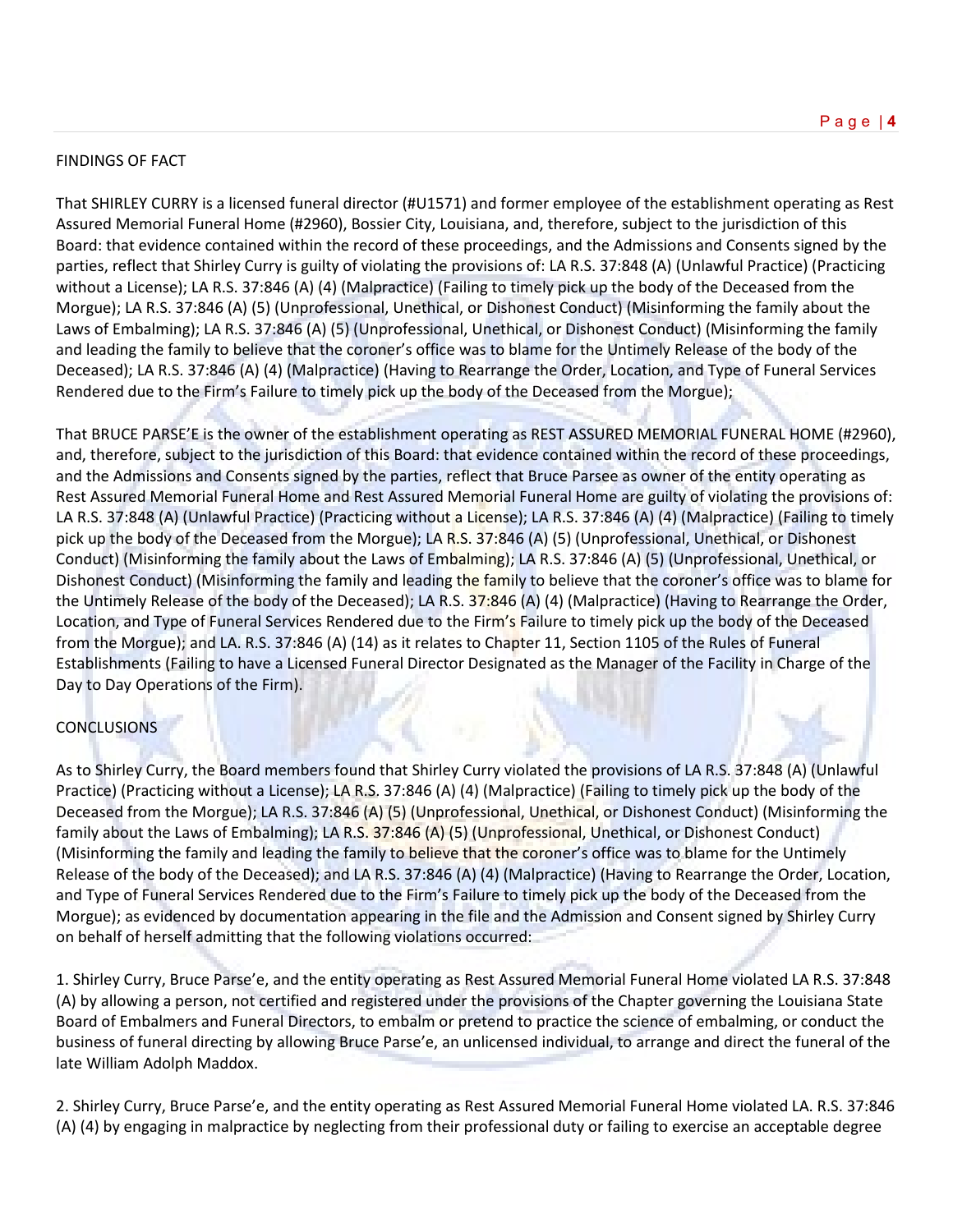of skill or learning as a funeral director, or embalmer, or both by failing to pick up William Adolph Maddox's body from the hospital's morgue in time to bury the decedent according to the contract.

3. Shirley Curry, Bruce Parse'e, and the entity operating as Rest Assured Memorial Funeral Home violated LA. R.S. 37:846 (A) (5) by engaging in unprofessional, unethical, or dishonest conduct by misinforming the family that embalming was required by law, thereby, misrepresenting facts regarding the laws of embalming.

4. Shirley Curry, Bruce Parse'e, and the entity operating as Rest Assured Memorial Funeral Home violated LA. R.S. 37:846 (A) (5) by engaging in unprofessional, unethical, or dishonest conduct by intentionally misinforming the family and attempting to lead the family to believe that the coroner's office was to blame for not releasing the body of William Adolf Maddox prior to July 1, 2021, when the firm knew or should have known that the coroner's office released the body for removal on June 29, 2021.

5. Shirley Curry, Bruce Parse'e, and the entity operating as Rest Assured Memorial Funeral Home violated LA. R.S. 37:846 (A) (4) by engaging in malpractice by neglecting from their professional duty or failing to exercise an acceptable degree of skill or learning as a funeral director, or embalmer, or both for having to rearrange the order, location, and type of funeral services rendered due to the firm's failure to pick up the decedent's body from the hospital's morgue in time to bury the decedent according to the contract.

As to Bruce Parse'e as owner of the entity operating as Rest Assured Memorial Funeral Home and Rest Assured Memorial Funeral Home, the Board members found that Bruce Parsee as owner of the entity operating as Rest Assured Memorial Funeral Home and Rest Assured Memorial Funeral Home violated the provisions of LA R.S. 37:848 (A) (Unlawful Practice) (Practicing without a License); LA R.S. 37:846 (A) (4) (Malpractice) (Failing to timely pick up the body of the Deceased from the Morgue); LA R.S. 37:846 (A) (5) (Unprofessional, Unethical, or Dishonest Conduct) (Misinforming the family about the Laws of Embalming); LA R.S. 37:846 (A) (5) (Unprofessional, Unethical, or Dishonest Conduct) (Misinforming the family and leading the family to believe that the coroner's office was to blame for the Untimely Release of the body of the Deceased); LA R.S. 37:846 (A) (4) (Malpractice) (Having to Rearrange the Order, Location, and Type of Funeral Services Rendered due to the Firm's Failure to timely pick up the body of the Deceased from the Morgue); and LA. R.S. 37:846 (A) (14) as it relates to Chapter 11, Section 1105 of the Rules of Funeral Establishments (Failing to have a Licensed Funeral Director Designated as the Manager of the Facility in Charge of the Day to Day Operations of the Firm); as evidenced by documentation appearing in the file and the Admission and Consent signed by Bruce Parsee on behalf of himself and the entity operating as Rest Assured Memorial Funeral Home admitting that the following violations occurred:

1. Shirley Curry, Bruce Parse'e, and the entity operating as Rest Assured Memorial Funeral Home violated LA R.S. 37:848 (A) by allowing a person, not certified and registered under the provisions of the Chapter governing the Louisiana State Board of Embalmers and Funeral Directors, to embalm or pretend to practice the science of embalming, or conduct the business of funeral directing by allowing Bruce Parse'e, an unlicensed individual, to arrange and direct the funeral of the late William Adolph Maddox.

2. Shirley Curry, Bruce Parse'e, and the entity operating as Rest Assured Memorial Funeral Home violated LA. R.S. 37:846 (A) (4) by engaging in malpractice by neglecting from their professional duty or failing to exercise an acceptable degree of skill or learning as a funeral director, or embalmer, or both by failing to pick up William Adolph Maddox's body from the hospital's morgue in time to bury the decedent according to the contract.

3. Shirley Curry, Bruce Parse'e, and the entity operating as Rest Assured Memorial Funeral Home violated LA. R.S. 37:846 (A) (5) by engaging in unprofessional, unethical, or dishonest conduct by misinforming the family that embalming was required by law, thereby, misrepresenting facts regarding the laws of embalming.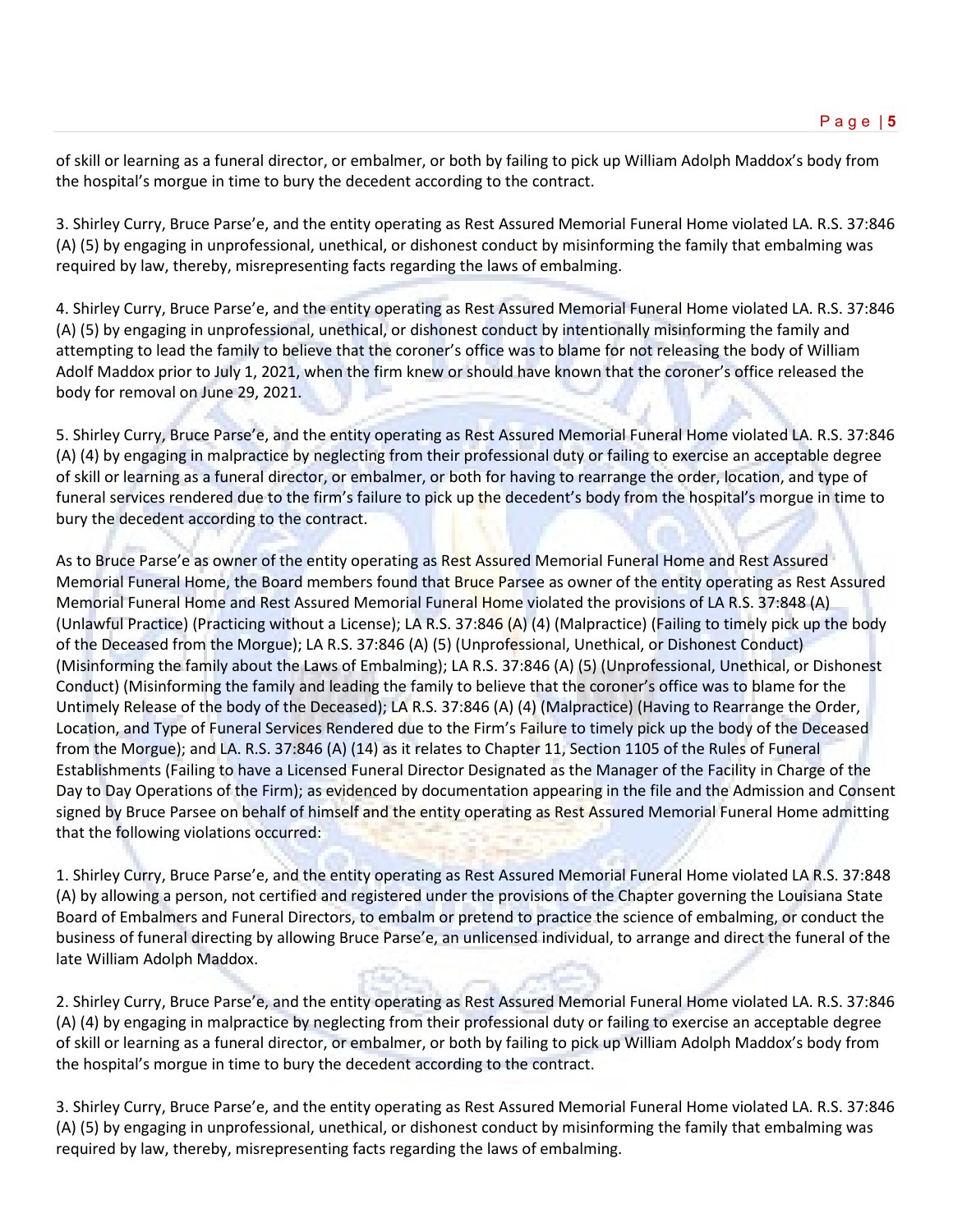4. Shirley Curry, Bruce Parse'e, and the entity operating as Rest Assured Memorial Funeral Home violated LA. R.S. 37:846 (A) (5) by engaging in unprofessional, unethical, or dishonest conduct by intentionally misinforming the family and attempting to lead the family to believe that the coroner's office was to blame for not releasing the body of William Adolf Maddox prior to July 1, 2021, when the firm knew or should have known that the coroner's office released the body for removal on June 29, 2021.

5. Shirley Curry, Bruce Parse'e, and the entity operating as Rest Assured Memorial Funeral Home violated LA. R.S. 37:846 (A) (4) by engaging in malpractice by neglecting from their professional duty or failing to exercise an acceptable degree of skill or learning as a funeral director, or embalmer, or both for having to rearrange the order, location, and type of funeral services rendered due to the firm's failure to pick up the decedent's body from the hospital's morgue in time to bury the decedent according to the contract.

6. Pamela Rogers, Bruce Parse'e, and the entity operating as Rest Assured Memorial Funeral Home violated LA. R.S. 37:846 (A) (14) by violating Title 46, Part XXXVII, Chapter 11, Section 1105 of the rules of funeral establishments by failing to have a licensed funeral director designated as the manager of the facility in charge of the day to day operations of Rest Assured Memorial Funeral Home.

# DECISION OF THE BOARD

Accordingly, for the reasons as stated and noted herein above;

IT IS ORDERED BY THE BOARD that Bruce Parse'e and the entity operating as Rest Assured Memorial Funeral Home are guilty of violating the provisions of LA R.S. 37:848 (A) (Unlawful Practice) (Practicing without a License); LA R.S. 37:846 (A) (4) (Malpractice) (Failing to timely pick up the body of the Deceased from the Morgue); LA R.S. 37:846 (A) (5) (Unprofessional, Unethical, or Dishonest Conduct) (Misinforming the family about the Laws of Embalming); LA R.S. 37:846 (A) (5) (Unprofessional, Unethical, or Dishonest Conduct) (Misinforming the family and leading the family to believe that the coroner's office was to blame for the Untimely Release of the body of the Deceased); LA R.S. 37:846 (A) (4) (Malpractice) (Having to Rearrange the Order, Location, and Type of Funeral Services Rendered due to the Firm's Failure to timely pick up the body of the Deceased from the Morgue); and LA. R.S. 37:846 (A) (14) as it relates to Chapter 11, Section 1105 of the Rules of Funeral Establishments (Failing to have a Licensed Funeral Director Designated as the Manager of the Facility in Charge of the Day to Day Operations of the Firm).

IT IS FURTHER ORDERED BY THE BOARD that pursuant to LA. R.S. 37:850, the penalty statute applicable to these violations, which states: Whoever violates the provisions of this Part shall be fined not less than five hundred dollars, nor more than two-thousand, five-hundred dollars, and costs of the court reporter and attorney for the board for each offense, or by imprisonment for not less than thirty days, nor more than one-hundred eighty days for each offense, or both such fine and imprisonment, Bruce Parse'e and Rest Assured Memorial Funeral Home are fined the sum of Two-Thousand, Five Hundred (\$2,500.00) Dollars for each of the above cited violations which amounts to a total fine of Fifteen-Thousand (\$15,000.00) Dollars.

IT IS ORDERED BY THE BOARD that Shirley Curry is guilty of violating the provisions of LA R.S. 37:848 (A) (Unlawful Practice) (Practicing without a License); LA R.S. 37:846 (A) (4) (Malpractice) (Failing to timely pick up the body of the Deceased from the Morgue); LA R.S. 37:846 (A) (5) (Unprofessional, Unethical, or Dishonest Conduct) (Misinforming the family about the Laws of Embalming); LA R.S. 37:846 (A) (5) (Unprofessional, Unethical, or Dishonest Conduct) (Misinforming the family and leading the family to believe that the coroner's office was to blame for the Untimely Release of the body of the Deceased); and LA R.S. 37:846 (A) (4) (Malpractice) (Having to Rearrange the Order, Location, and Type of Funeral Services Rendered due to the Firm's Failure to timely pick up the body of the Deceased from the Morgue).